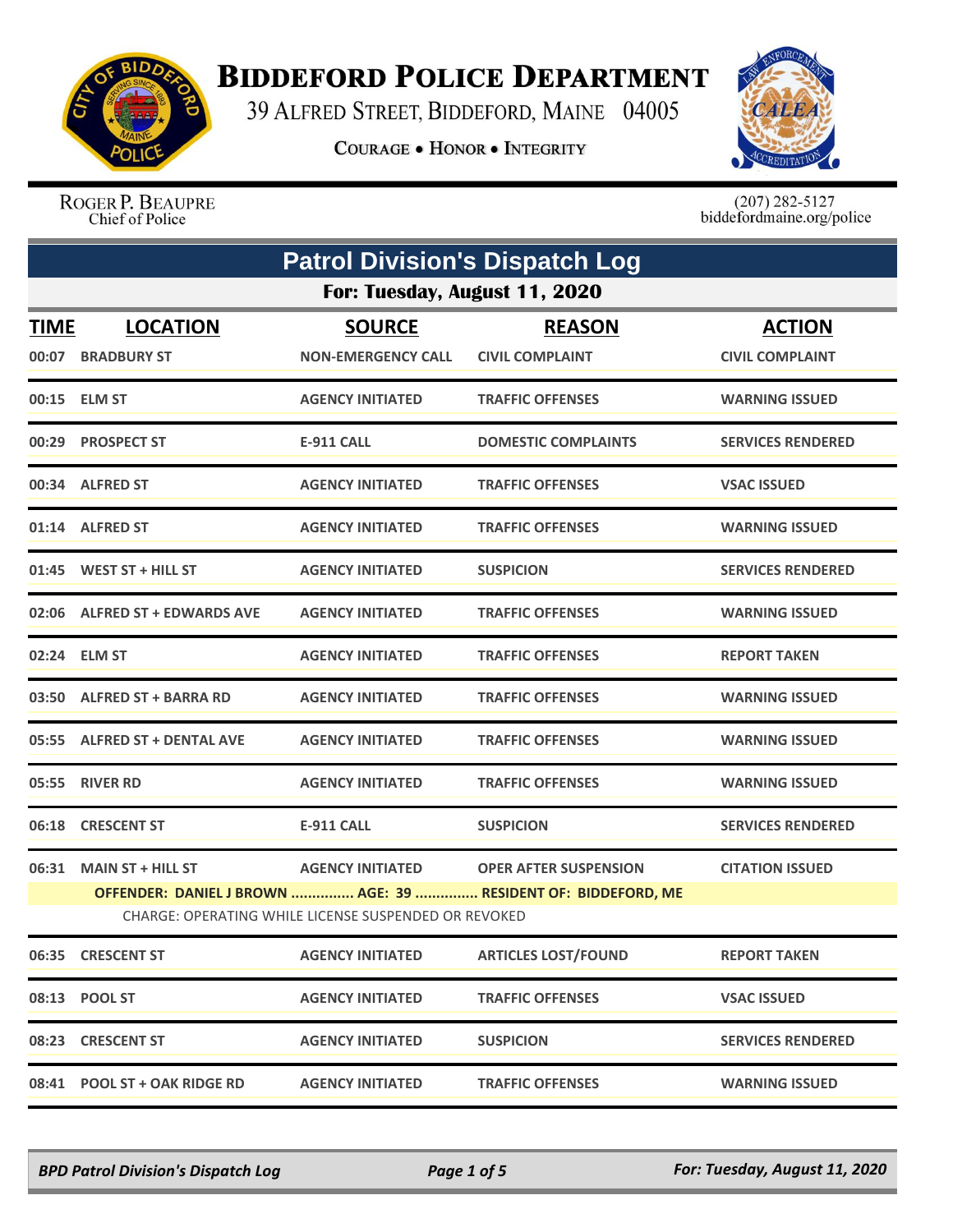| <b>TIME</b> | <b>LOCATION</b>                                    | <b>SOURCE</b>             | <b>REASON</b>                      | <b>ACTION</b>                |
|-------------|----------------------------------------------------|---------------------------|------------------------------------|------------------------------|
|             | 08:44 BOULDER WAY                                  | <b>NON-EMERGENCY CALL</b> | <b>ARTICLES LOST/FOUND</b>         | <b>REPORT TAKEN</b>          |
|             | 08:52 RAYMOND ST                                   | <b>NON-EMERGENCY CALL</b> | <b>CHECK WELFARE</b>               | <b>SERVICES RENDERED</b>     |
|             | 08:56 POOL ST                                      | <b>AGENCY INITIATED</b>   | <b>TRAFFIC OFFENSES</b>            | <b>VSAC ISSUED</b>           |
|             | 09:13 POOL ST                                      | <b>AGENCY INITIATED</b>   | <b>TRAFFIC OFFENSES</b>            | <b>WARNING ISSUED</b>        |
|             | 09:16 ORCHARD ST                                   | <b>WALK-IN AT STATION</b> | <b>AMMUNITION FOR DISPOSAL</b>     | <b>REPORT TAKEN</b>          |
|             | 09:24 POOL ST                                      | <b>AGENCY INITIATED</b>   | <b>TRAFFIC OFFENSES</b>            | <b>WARNING ISSUED</b>        |
|             | 09:38 POOL ST                                      | <b>AGENCY INITIATED</b>   | <b>TRAFFIC OFFENSES</b>            | <b>WARNING ISSUED</b>        |
|             | 09:40 CLEAVES ST                                   | <b>WALK-IN AT STATION</b> | <b>CIVIL ISSUE</b>                 | <b>CIVIL COMPLAINT</b>       |
|             | 09:42 MARBLEHEAD LN                                | <b>RADIO</b>              | <b>ASSIST OTHER AGENCY</b>         | <b>SERVICES RENDERED</b>     |
|             | 09:42 CLEAVES ST                                   | <b>E-911 CALL</b>         | <b>CRIM THREAT / TERRORIZING</b>   | <b>SERVICES RENDERED</b>     |
|             | 09:46 GRAHAM ST                                    | <b>E-911 CALL</b>         | <b>BURGLARY OF A MOTOR VEHICLE</b> | <b>REPORT TAKEN</b>          |
|             | 09:47 POOL ST                                      | <b>AGENCY INITIATED</b>   | <b>TRAFFIC OFFENSES</b>            | <b>WARNING ISSUED</b>        |
|             | 09:50 SUMMER ST                                    | <b>NON-EMERGENCY CALL</b> | <b>CHECK WELFARE</b>               | <b>SERVICES RENDERED</b>     |
|             | 10:08 ENTERPRISE DR                                | <b>E-911 CALL</b>         | <b>VIOL PROTECTION FROM ABUSE</b>  | <b>REPORT TAKEN</b>          |
|             | 10:13 ELM ST                                       | <b>E-911 CALL</b>         | 911 MISUSE                         | <b>NO ACTION REQUIRED</b>    |
|             | 10:14 LINCOLN ST                                   | <b>E-911 CALL</b>         | 911 MISUSE                         | <b>REFERRED OTHER AGENCY</b> |
|             | 10:16 MILE STRETCH RD                              | <b>AGENCY INITIATED</b>   | <b>TRAFFIC OFFENSES</b>            | <b>WARNING ISSUED</b>        |
|             | 10:17 CLIFFORD ST                                  | <b>NON-EMERGENCY CALL</b> | <b>SCAM</b>                        | <b>REPORT TAKEN</b>          |
|             | 10:29 POMERLEAU ST                                 | <b>AGENCY INITIATED</b>   | <b>ANIMAL COMPLAINT</b>            | <b>SERVICES RENDERED</b>     |
|             | 10:40 POOL ST + ICE HOUSE RD                       | <b>AGENCY INITIATED</b>   | <b>TRAFFIC OFFENSES</b>            | <b>WARNING ISSUED</b>        |
|             | 10:47 FORTUNES ROCKS RD + SEAL LN AGENCY INITIATED |                           | <b>TRAFFIC OFFENSES</b>            | <b>WARNING ISSUED</b>        |
|             | 11:12 WEST ST + KINGWOOD RD                        | <b>AGENCY INITIATED</b>   | <b>TRAFFIC OFFENSES</b>            | <b>WARNING ISSUED</b>        |
|             | <b>11:18 WEST ST</b>                               | <b>AGENCY INITIATED</b>   | <b>TRAFFIC OFFENSES</b>            | <b>WARNING ISSUED</b>        |
|             | 11:40 GRANITE ST                                   | <b>E-911 CALL</b>         | 911 MISUSE                         | <b>DISPATCH HANDLED</b>      |
|             | <b>12:01 HILL ST</b>                               | <b>AGENCY INITIATED</b>   | <b>TRAFFIC OFFENSES</b>            | <b>VSAC ISSUED</b>           |

*BPD Patrol Division's Dispatch Log Page 2 of 5 For: Tuesday, August 11, 2020*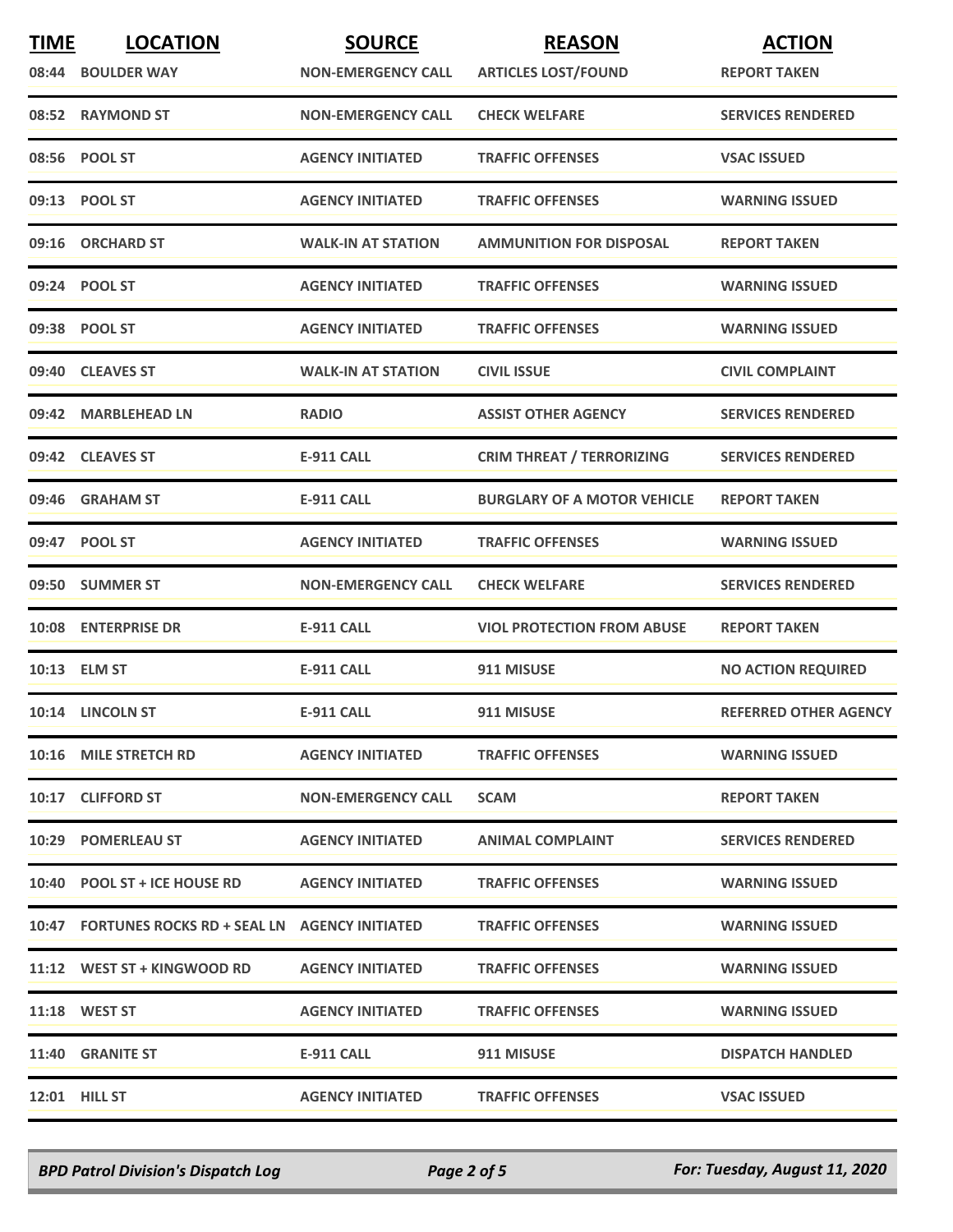| <b>TIME</b> | <b>LOCATION</b><br>12:09 ALEXANDER DR                                            | <b>SOURCE</b><br><b>WALK-IN AT STATION</b> | <b>REASON</b><br><b>PAPERWORK</b>                                                                 | <b>ACTION</b><br><b>PAPERWORK SERVED</b> |
|-------------|----------------------------------------------------------------------------------|--------------------------------------------|---------------------------------------------------------------------------------------------------|------------------------------------------|
|             | 12:28 CLEAVES ST                                                                 | <b>WALK-IN AT STATION</b>                  | <b>PAPERWORK</b>                                                                                  | <b>PAPERWORK SERVED</b>                  |
|             | 12:36 ALFRED ST                                                                  | <b>E-911 CALL</b>                          | 911 MISUSE                                                                                        | <b>NO ACTION REQUIRED</b>                |
|             | 12:39 UNION ST                                                                   | <b>NON-EMERGENCY CALL</b>                  | <b>CIVIL COMPLAINT</b>                                                                            | <b>SERVICES RENDERED</b>                 |
|             | 12:44 GEORGE ST                                                                  | <b>WALK-IN AT STATION</b>                  | <b>HARASSMENT</b>                                                                                 | <b>UNFOUNDED</b>                         |
|             | 12:51 BIRCH ST                                                                   | <b>NON-EMERGENCY CALL</b>                  | <b>ANIMAL COMPLAINT</b>                                                                           | <b>SERVICES RENDERED</b>                 |
|             | 12:58 SULLIVAN ST                                                                | <b>AGENCY INITIATED</b>                    | <b>PAPERWORK</b>                                                                                  | <b>PAPERWORK NOT SERVED</b>              |
|             | 13:02 CLEAVES ST                                                                 | <b>NON-EMERGENCY CALL</b>                  | <b>ALL OTHER</b>                                                                                  | <b>NO ACTION REQUIRED</b>                |
|             | 13:10 POOL ST                                                                    | <b>AGENCY INITIATED</b>                    | <b>TRAFFIC OFFENSES</b>                                                                           | <b>VSAC ISSUED</b>                       |
|             | 13:18 ALFRED ST                                                                  | <b>NON-EMERGENCY CALL</b>                  | <b>ANIMAL COMPLAINT</b>                                                                           | <b>SERVICES RENDERED</b>                 |
|             | 13:29 POOL ST                                                                    | <b>AGENCY INITIATED</b>                    | <b>TRAFFIC OFFENSES</b>                                                                           | <b>WARNING ISSUED</b>                    |
| 13:37       | <b>BRIDGE RD + OLD POOL RD</b><br><b>CHARGE: OPERATE VEHICLE WITHOUT LICENSE</b> | <b>AGENCY INITIATED</b>                    | <b>TRAFFIC OFFENSES</b><br>OFFENDER: KOLLEEN CANNON DOUGHERTY  AGE: 52  RESIDENT OF: YARMOUTH, ME | <b>CITATION ISSUED</b>                   |
| 13:49       | <b>SACO FALLS WAY</b><br><b>CHARGE: VIOLATING CONDITION OF RELEASE</b>           | <b>AGENCY INITIATED</b>                    | <b>VIOL OF BAIL CONDITIONS</b><br>OFFENDER: MICHAEL S LEFAVOR  AGE: 29  RESIDENT OF: TOPSOM, ME   | <b>ARREST(S) MADE</b>                    |
|             | 13:57 PIKE ST                                                                    | <b>AGENCY INITIATED</b>                    | <b>SCAM</b>                                                                                       | <b>REPORT TAKEN</b>                      |
|             | 14:08 HILLS BEACH RD                                                             | <b>OTHER</b>                               | <b>PAPERWORK</b>                                                                                  | <b>DISPATCH HANDLED</b>                  |
|             | 14:20 BOULDER WAY                                                                | <b>NON-EMERGENCY CALL</b>                  | <b>THEFT</b>                                                                                      | <b>REPORT TAKEN</b>                      |
|             | 14:50 MAINE TPKE                                                                 | E-911 CALL                                 | 911 MISUSE                                                                                        | <b>DISPATCH HANDLED</b>                  |
|             | 14:50 ALFRED ST                                                                  | <b>NON-EMERGENCY CALL</b>                  | <b>CRIMINAL MISCHIEF</b>                                                                          | <b>REPORT TAKEN</b>                      |
|             | 14:54 HUBERT ST                                                                  | <b>AGENCY INITIATED</b>                    | <b>ANIMAL COMPLAINT</b>                                                                           | <b>SERVICES RENDERED</b>                 |
|             | 15:14 HILLS BEACH RD                                                             | <b>OTHER</b>                               | <b>PAPERWORK</b>                                                                                  | <b>PAPERWORK NOT SERVED</b>              |
|             | <b>15:26 POMERLEAU ST</b>                                                        | <b>AGENCY INITIATED</b>                    | <b>ANIMAL COMPLAINT</b>                                                                           | <b>SERVICES RENDERED</b>                 |
|             | 15:29 SOUTH ST                                                                   | <b>NON-EMERGENCY CALL</b>                  | <b>HARASSMENT</b>                                                                                 | <b>SERVICES RENDERED</b>                 |
|             | 15:30 ALFRED ST + MAY ST                                                         | <b>AGENCY INITIATED</b>                    | <b>TRAFFIC OFFENSES</b>                                                                           | <b>VSAC ISSUED</b>                       |

*BPD Patrol Division's Dispatch Log Page 3 of 5 For: Tuesday, August 11, 2020*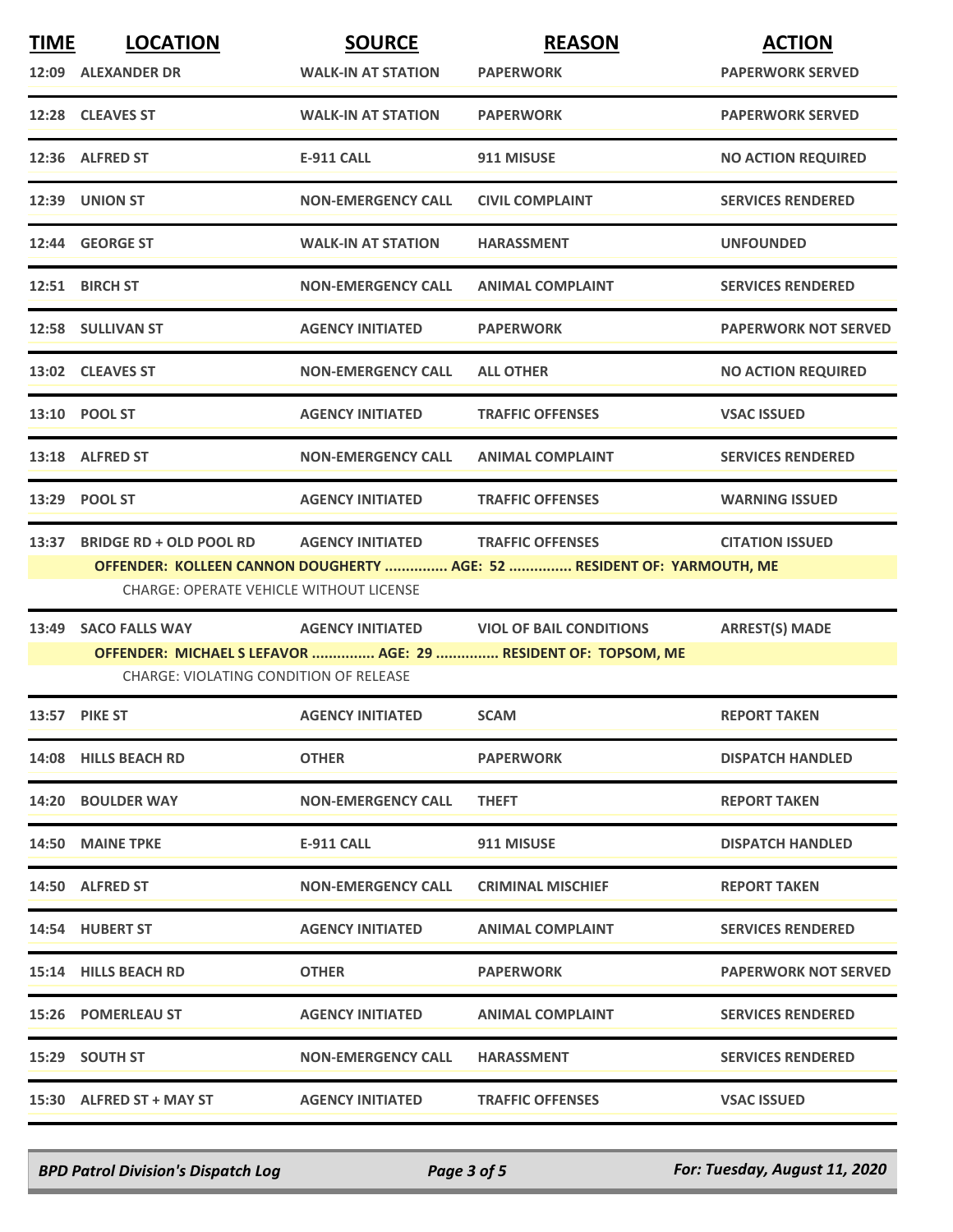| <b>TIME</b> | <b>LOCATION</b>                                                                                                                   | <b>SOURCE</b>             | <b>REASON</b>                                                                                  | <b>ACTION</b>                 |  |
|-------------|-----------------------------------------------------------------------------------------------------------------------------------|---------------------------|------------------------------------------------------------------------------------------------|-------------------------------|--|
|             | 15:48 ELM ST                                                                                                                      | <b>NON-EMERGENCY CALL</b> | <b>LIQUOR &amp; TOBACCO LAW VIOLATI</b>                                                        | <b>UNFOUNDED</b>              |  |
|             | 16:08 ELM ST                                                                                                                      | <b>AGENCY INITIATED</b>   | <b>PAPERWORK</b>                                                                               | <b>PAPERWORK SERVED</b>       |  |
|             | 16:35 HILL ST + WILSON ST                                                                                                         | <b>AGENCY INITIATED</b>   | <b>TRAFFIC OFFENSES</b>                                                                        | <b>WARNING ISSUED</b>         |  |
| 17:04       | <b>GRANITE ST</b>                                                                                                                 | <b>NON-EMERGENCY CALL</b> | <b>CRIMINAL MISCHIEF</b>                                                                       | <b>CITATION ISSUED</b>        |  |
|             | <b>CHARGE: CRIMINAL MISCHIEF</b>                                                                                                  |                           | OFFENDER: JOEY DONAT OUELLETTE  AGE: 25  RESIDENT OF: BIDDEFORD, ME                            |                               |  |
|             |                                                                                                                                   |                           | OFFENDER: KEASHAUN W MOODY  AGE: 23  RESIDENT OF: SACO, ME                                     |                               |  |
|             | CHARGE: UNLAWFUL POSSESSION OF SCHEDULED DRUG<br>CHARGE: SALE/USE OF DRUG PARAPHERNALIA<br>CHARGE: VIOLATING CONDITION OF RELEASE |                           |                                                                                                |                               |  |
|             | 17:21 PROSPECT ST                                                                                                                 | <b>NON-EMERGENCY CALL</b> | <b>ALL OTHER</b>                                                                               | <b>NO ACTION REQUIRED</b>     |  |
|             | 17:46 ALFRED ST                                                                                                                   | <b>AGENCY INITIATED</b>   | <b>PAPERWORK</b>                                                                               | <b>PAPERWORK SERVED</b>       |  |
|             | <b>17:50 FORTUNES ROCKS RD</b>                                                                                                    | <b>WALK-IN AT STATION</b> | <b>ARTICLES LOST/FOUND</b>                                                                     | <b>SERVICES RENDERED</b>      |  |
|             | 18:23 MAIN ST                                                                                                                     | <b>NON-EMERGENCY CALL</b> | <b>HARASSMENT</b>                                                                              | <b>SERVICES RENDERED</b>      |  |
|             | 18:25 HUBERT ST + HILL ST                                                                                                         | <b>AGENCY INITIATED</b>   | <b>TRAFFIC OFFENSES</b>                                                                        | <b>WARNING ISSUED</b>         |  |
|             | 18:41 ALFRED ST                                                                                                                   | <b>NON-EMERGENCY CALL</b> | <b>ROAD HAZARD</b>                                                                             | <b>NEGATIVE CONTACT</b>       |  |
|             | <b>18:52 HILL ST</b>                                                                                                              | <b>NON-EMERGENCY CALL</b> | <b>DOMESTIC COMPLAINTS</b>                                                                     | <b>REPORT TAKEN</b>           |  |
|             | 19:42 ALFRED ST                                                                                                                   | <b>WALK-IN AT STATION</b> | <b>ASSIST CITIZEN</b>                                                                          | <b>SERVICES RENDERED</b>      |  |
|             | 20:26 CHERRY LN                                                                                                                   | <b>NON-EMERGENCY CALL</b> | <b>ASSIST OTHER AGENCY</b>                                                                     | <b>NEGATIVE CONTACT</b>       |  |
|             | 21:13 CLEAVES ST                                                                                                                  | <b>NON-EMERGENCY CALL</b> | <b>HARASSMENT</b>                                                                              | <b>SERVICES RENDERED</b>      |  |
|             | 21:14 ALFRED ST                                                                                                                   | <b>AGENCY INITIATED</b>   | <b>TRAFFIC OFFENSES</b>                                                                        | <b>WARNING ISSUED</b>         |  |
|             | 21:23 FRANKLIN ST                                                                                                                 | <b>NON-EMERGENCY CALL</b> | <b>DISTURBANCE / NOISE</b>                                                                     | <b>CITATION ISSUED</b>        |  |
|             | OFFENDER: JOHN JOSEPH DODGE  AGE: 64  RESIDENT OF: BIDDEFORD, ME<br>CHARGE: SALE/USE OF DRUG PARAPHERNALIA                        |                           |                                                                                                |                               |  |
|             | 21:32 BARRA RD + ALFRED ST                                                                                                        | <b>AGENCY INITIATED</b>   | <b>TRAFFIC OFFENSES</b>                                                                        | <b>WARNING ISSUED</b>         |  |
|             | 21:38 ELM ST                                                                                                                      | <b>AGENCY INITIATED</b>   | <b>TRAFFIC OFFENSES</b>                                                                        | <b>VSAC ISSUED</b>            |  |
| 21:39       | <b>WEST ST + MARION AVE</b><br>CHARGE: OUI (ALCOHOL)                                                                              | <b>RADIO</b>              | <b>OPERATING UNDER INFLUENCE</b><br>OFFENDER: ANNETTE CLARK  AGE: 64  RESIDENT OF: MILFORD, MA | <b>ARREST(S) MADE</b>         |  |
|             | 22:09 DALE CIR                                                                                                                    | <b>NON-EMERGENCY CALL</b> | <b>JUVENILE OFFENSES</b>                                                                       | <b>SERVICES RENDERED</b>      |  |
|             | <b>BPD Patrol Division's Dispatch Log</b>                                                                                         |                           | Page 4 of 5                                                                                    | For: Tuesday, August 11, 2020 |  |